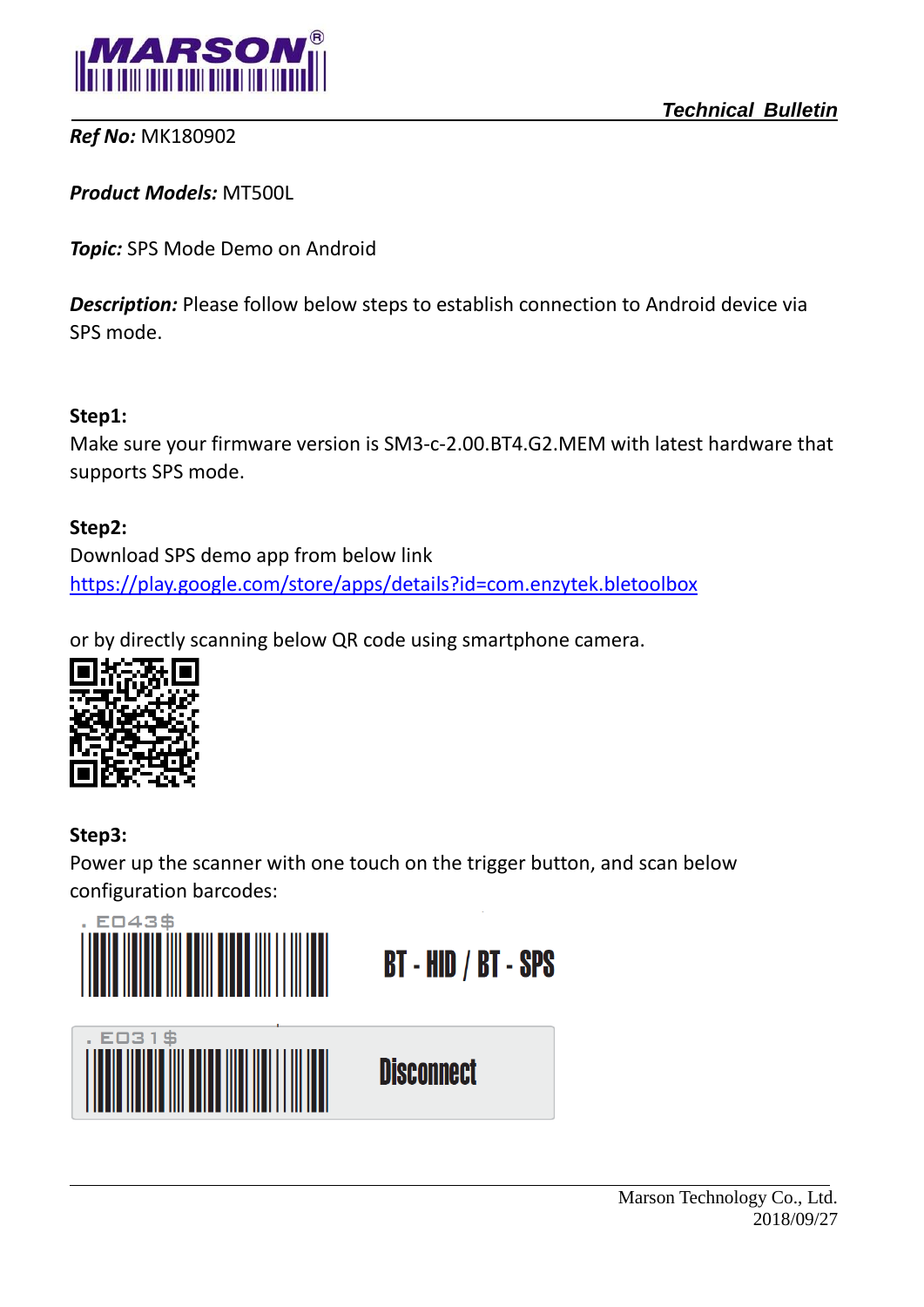

## **Step4:**

## **Step5:**

Tap "BLE Toolbox JB" shortcut icon on the desktop to enter the demo app.



## **Step6:**

 $\overline{a}$ 

Tap "SPS" in the main window.

| 17:05 图 图 图<br>∦ ❶ 《 □ □ 97%■ |                                     |            |  |  |
|-------------------------------|-------------------------------------|------------|--|--|
| <b>BLE Toolbox JB</b>         |                                     |            |  |  |
| <b>BLE Toolbox</b>            |                                     |            |  |  |
| <b>HRM</b>                    | <b>HTM</b>                          | <b>BPM</b> |  |  |
| <b>GLM</b>                    | FindME                              | <b>SPS</b> |  |  |
| CSC                           | G<br>Remote                         | <b>OTA</b> |  |  |
|                               | Power by Enzytek<br>www.enzytek.com |            |  |  |
| ◁                             |                                     | п          |  |  |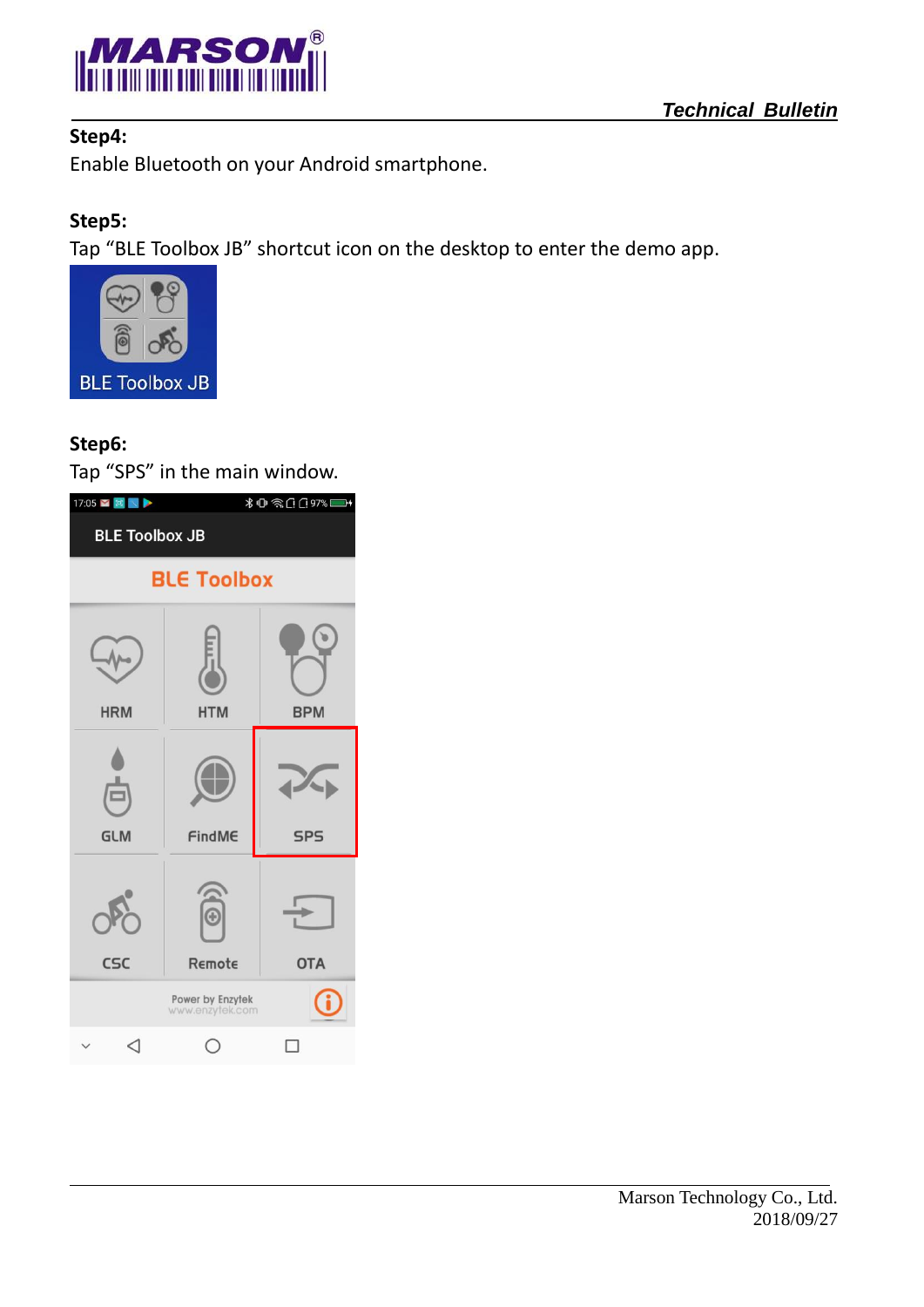

# **Step7:**

Tap "SCAN" in SPS window.

| 17:06 图 图           |                                     |
|---------------------|-------------------------------------|
| <b>SPS</b>          |                                     |
| $\sum_{\mathbf{F}}$ | <b>Serial Port</b>                  |
| <b>RX</b>           |                                     |
|                     |                                     |
|                     | <b>TX</b>                           |
|                     |                                     |
|                     |                                     |
|                     | X                                   |
|                     |                                     |
|                     |                                     |
|                     | <b>SCAN</b>                         |
| Home                | 75<br>Q<br>2<br>SPS<br>Info<br>Help |
| ◁                   | О<br>$\overline{\phantom{a}}$       |

### **Step8:**

 $\overline{a}$ 

Tap your scanner ID from the discovered device list.

| <b>BLE Toolbox JB</b>                      |              |
|--------------------------------------------|--------------|
| Select a device                            |              |
| <b>Scanner 166098</b><br>00:1C:97:16:60:98 | $Rssi = -47$ |
| Cancel                                     |              |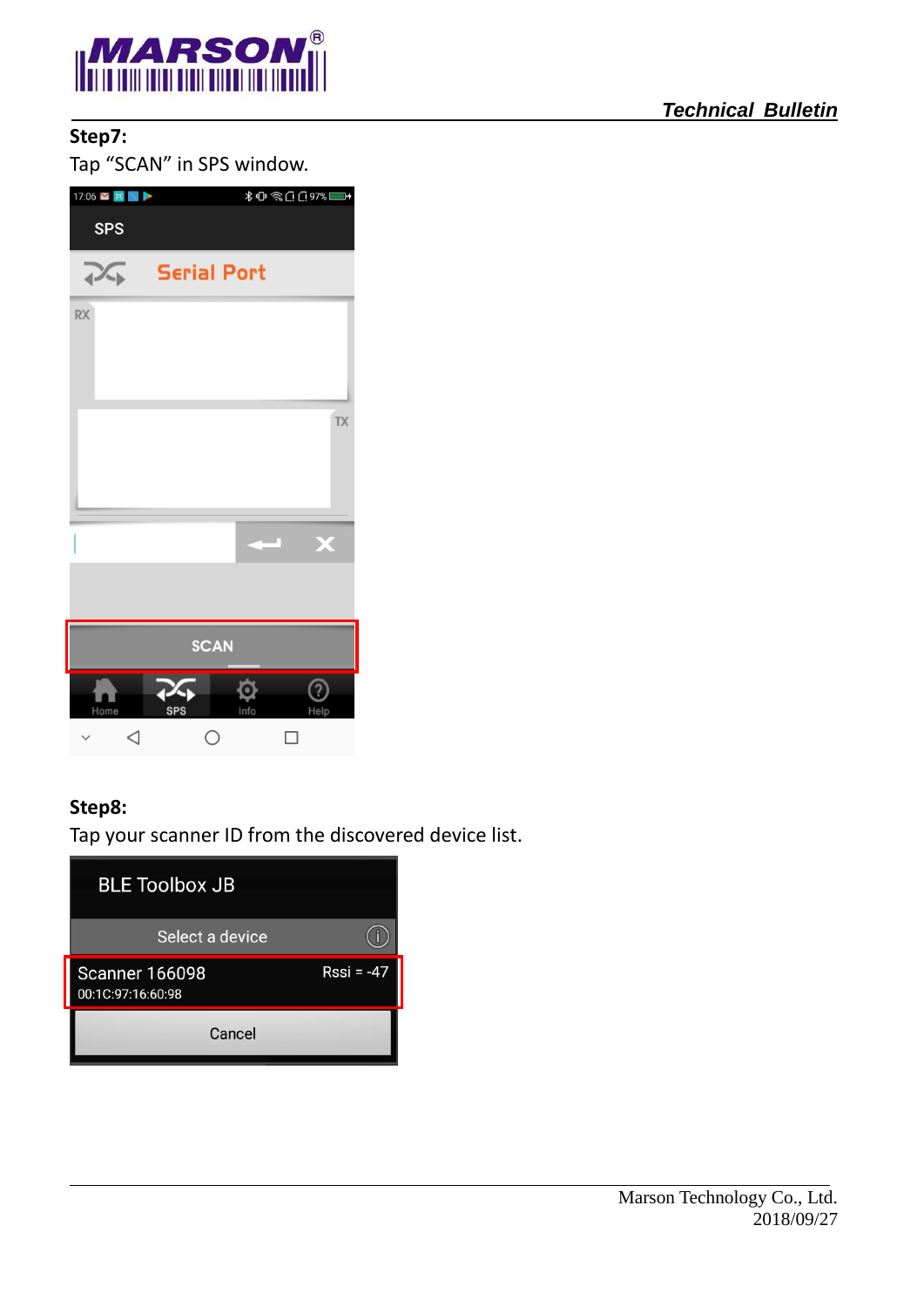



### **Step9:**

 $\overline{a}$ 

The scanner will beep twice as confirmation for successful connection.

Now try scanning some random barcodes, and the scanner will output barcode data onto the RX field.

| 17:06 ■ 国 图 ▶  |                                                                                                                |                    |      | ٦.        |
|----------------|----------------------------------------------------------------------------------------------------------------|--------------------|------|-----------|
| <b>SPS</b>     |                                                                                                                |                    |      |           |
| 1 <sup>3</sup> |                                                                                                                | <b>Serial Port</b> |      |           |
| <b>RX</b>      |                                                                                                                |                    |      |           |
|                | 4710088422057 4710088422057 471008842<br>4710088422057 4710088422057 4710088422<br>4710088422057 4710088422057 |                    |      |           |
|                |                                                                                                                |                    |      | <b>TX</b> |
|                |                                                                                                                |                    |      |           |
|                |                                                                                                                |                    |      | Х         |
|                |                                                                                                                |                    |      |           |
|                |                                                                                                                | <b>DISCONNECT</b>  |      |           |
|                |                                                                                                                |                    |      |           |
| Home           | <b>SPS</b>                                                                                                     |                    | Info | Help      |
|                |                                                                                                                | T,                 |      |           |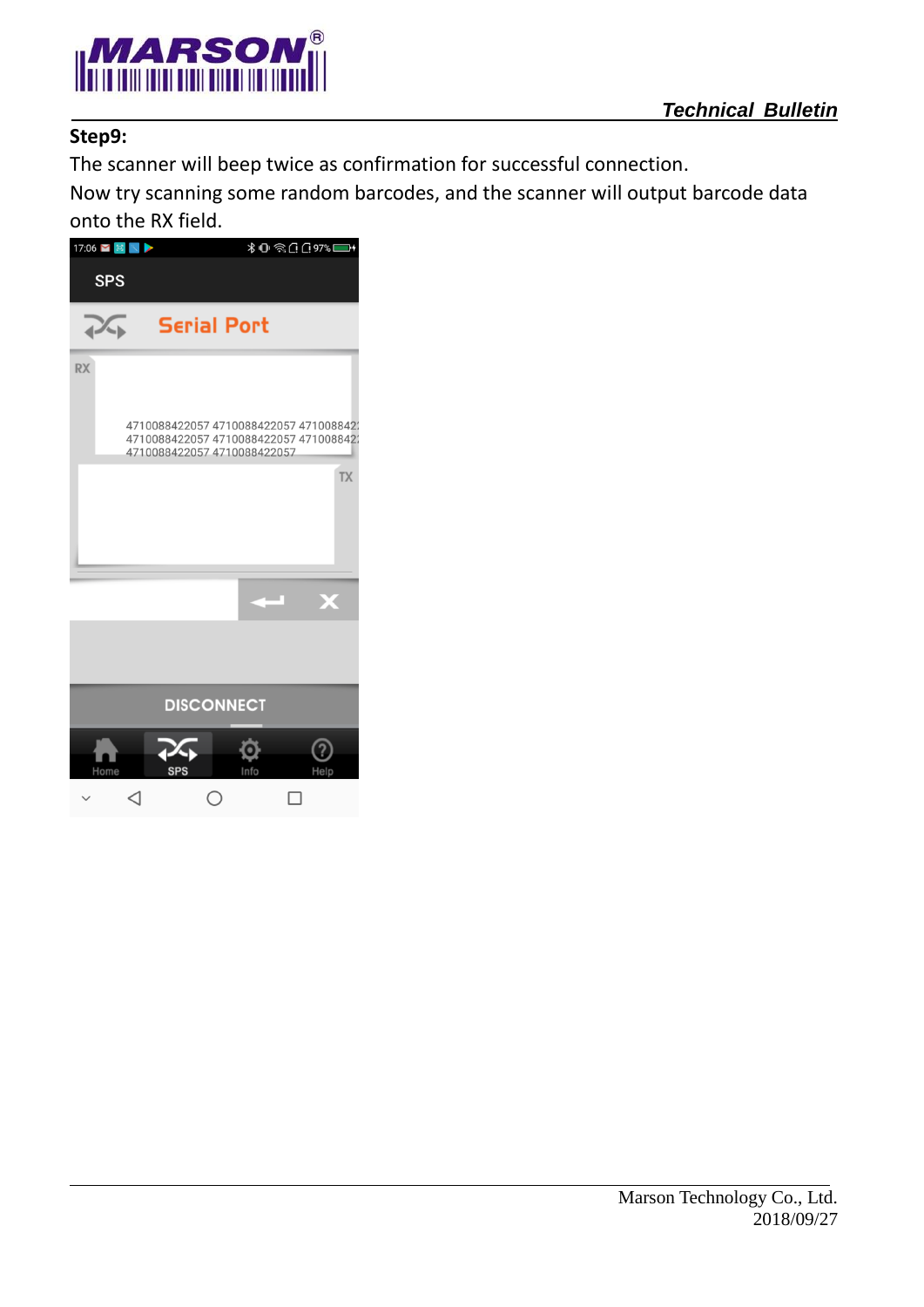

## **Step10:**

To disconnect scanner, tap "Disconnect" in the SPS window. Upon disconnection, the scanner will emit 3 beeps.

| 17:06 图 图 图                                      | —                                                                                |
|--------------------------------------------------|----------------------------------------------------------------------------------|
| <b>SPS</b>                                       |                                                                                  |
| <b>Serial Port</b><br>$\mathcal{L}_{\mathbf{b}}$ |                                                                                  |
| <b>RX</b>                                        |                                                                                  |
| 4710088422057 4710088422057                      | 4710088422057 4710088422057 4710088422<br>4710088422057 4710088422057 4710088422 |
|                                                  | <b>TX</b>                                                                        |
|                                                  |                                                                                  |
|                                                  | X                                                                                |
|                                                  |                                                                                  |
| <b>DISCONNECT</b>                                |                                                                                  |
| <b>SPS</b><br>Home                               | Info<br>Help                                                                     |
| Ξ<br>CΙ                                          |                                                                                  |

#### **Step11:**

 $\overline{a}$ 

Go to General > Bluetooth, and forget the scanner by tapping the gear icon.

| 17:07 M B N >                | <b>*□ 《□□97%■+</b> |                                         |
|------------------------------|--------------------|-----------------------------------------|
| <b>Bluetooth</b><br>$\equiv$ | $\vdots$           | Paired devices                          |
| On                           |                    | Name                                    |
| <b>Paired devices</b>        |                    | <b>Scanner 166098</b>                   |
| ∝<br><b>Scanner 166098</b>   | o                  | Use for<br>Input device<br>$\checkmark$ |
| <b>Available devices</b>     |                    |                                         |
| KUNG-Y-H-PC                  |                    | <b>FORGET</b><br>OK                     |